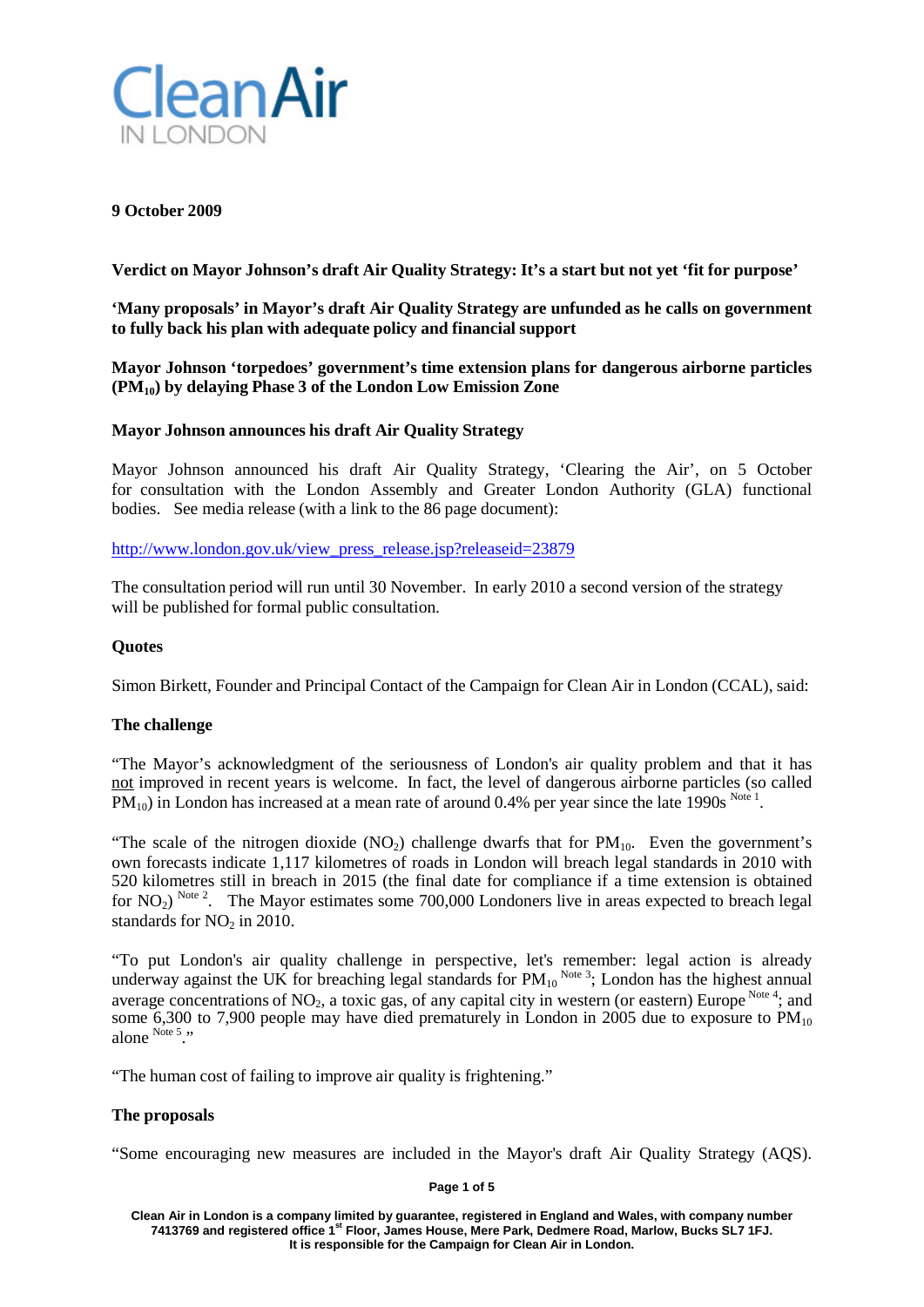

For example, plans to start cleaning up the bus and taxi fleets and launch a public information campaign.

"However, some thinking does not seem to stack up. For example, the draft AQS says road transport produced 83% of  $PM_{10}$  emissions in central London in 2006 (page 26). The draft AQS suggests that this huge problem can be dismissed as just 'a few hotspots' (page 40) and tackled (page 39) by:

- planting street vegetation;
- introducing unspecified, untested and unfunded *ad hoc* local traffic management measures;
- focusing an unspecified number of cleaner buses down the most polluted roads at some time in the future, where possible; and, meanwhile,
- delaying or cancelling the two biggest measures already in train i.e. Phase 3 of the London low emission zone (LEZ) and the western extension  $N^{ote}$   $\delta$  of the congestion charging zone (WEZ).

"CCAL is concerned also that the draft AQS seems to have focused mainly on emissions of oxides of nitrogen (NOx) and assumed (apparently) that concentrations of nitrogen dioxide (NO<sub>2</sub>) will fall at the same rate as NOx. History suggests otherwise."

## **Three key issues**

"There are three key issues, at least, around the AQS:

- first, the Mayor's decision to delay Phase 3 of the London low emission zone from October 2010 to 2012. This decision will impact over 15% of those worst affected by poor air quality Note 7.
- second, 'many of the proposals' included in the AQS are unfunded (see page 80 of the draft AQS) i.e. they are aspirational; and
- there is still no credible plan for London to comply with legal standards for  $PM_{10}$  by the June 2011 deadline since most measures (even if funded) would not be implemented until 2012. *Ad hoc* and minor measures and 'pre-compliance' (i.e. the early purchase of LEZ compliant vehicles for Phase 3, in contrast to the experience of earlier Phases) would be relied upon as London 'seeks to meet' these legal standards in 2011.

"The first of these is sure also to torpedo the government's application to the European Commission for a time extension until June 2011 to comply with legal standards for  $PM_{10}$  (since you cannot substitute uncertain measures for certain ones)  $^{Note 8}$ .

"It is also very disappointing that air quality laws, in place to protect public health, seem unlikely to be complied with in London in any year up to or including 2012 (or thereafter)  $N_{\text{ode}}$   $\theta$ . . The AQS says emissions of oxides of nitrogen (NOx) need to be over 80% lower in 2015 than current projections in order for the EU limit value to be met everywhere in London (page 25). It then goes on to show that the current (mainly unfunded) proposals would achieve reductions of only 34 to 40% by 2015 (page 78)."

"CCAL has therefore written to Commissioner Dimas urging him to reject the UK's application for a time extension to comply with EU limit values for dangerous airborne particles. If the UK continues to fail to take effective action during the enforcement process, it would eventually face unlimited

#### **Page 2 of 5**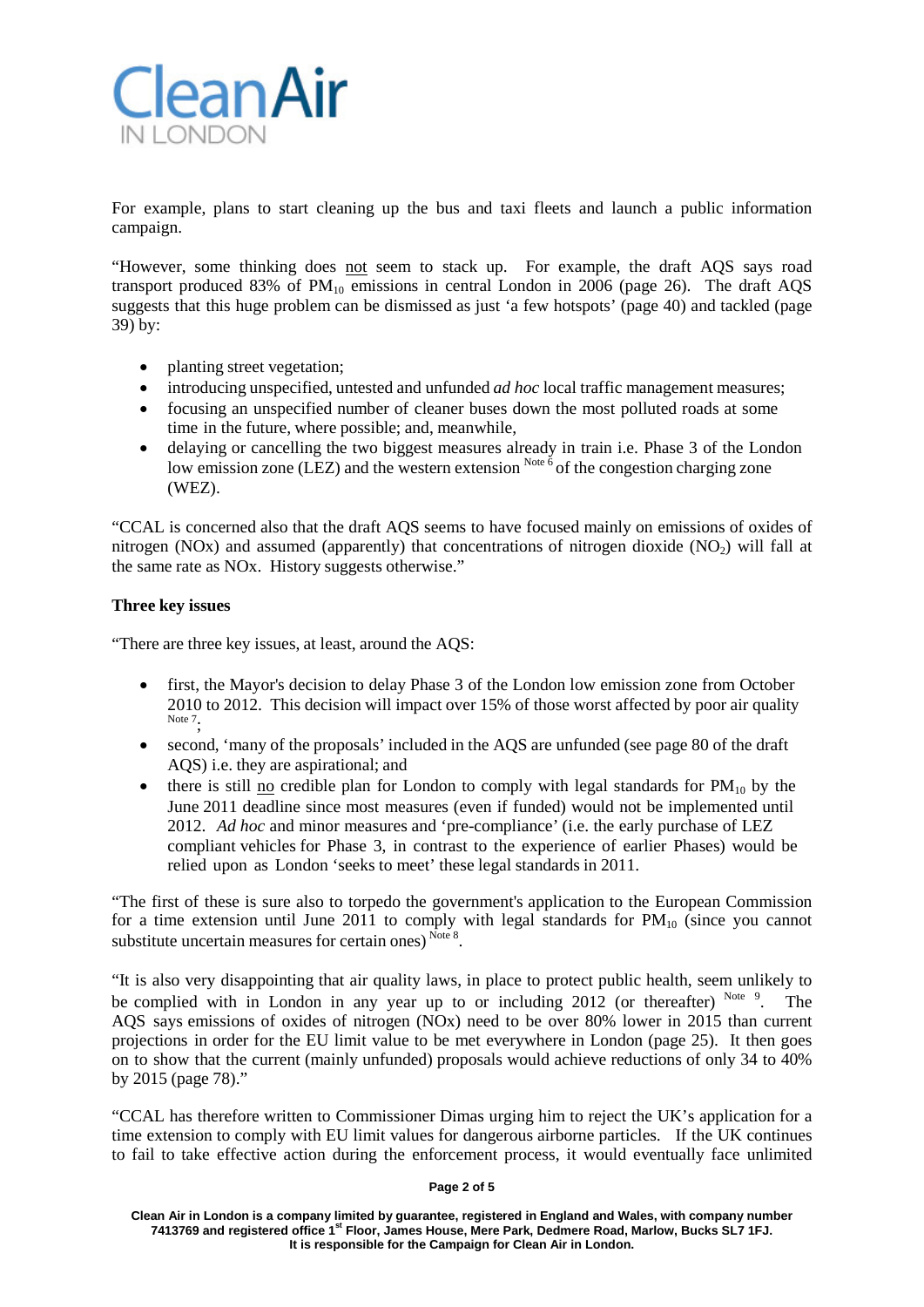

lump sum and daily fines Note 10."

# **Next steps**

"Boris has lobbed – though, for now - the 'air quality' ball into the government's court. Not least, he says "The GLA's modeling shows that even with strong action by the Mayor, London cannot clean up its air on its own" (page 16). Therefore:

- will the government finally disclose the contents of its discussions with the Mayor on air quality?;
- how will the government close the gaping hole between the (latest) plans for London and the legal standards to be met by specific deadlines?;
- will it offer the Mayor all the financial support he has called for and/or issue him with legal directions?;
- can it somehow salvage, within weeks, its time extension application for  $PM_{10}$ ?; and
- what will the government do to fix the shambles it has created nationally on  $NO<sub>2</sub>$ ?

"The bottom line for the Mayor and the government is that this strategy needs to tackle a problem estimated to have resulted in 6,300 to 7,900 premature deaths in London in 2005 due to dangerous airborne particles alone – and it does not.'

"Air quality looks set, at last, to become a major election issue. It's about time." ENDS

## **Notes**

1. King's College London

King's College London report titled 'Air quality in London, London Air Quality Network, Report 14, 2006-7 (Note 2.44 MB file size). See pages 4 and 5:

<http://www.londonair.org.uk/london/reports/AirqualityinLondon2006-2007.pdf>

2. UK's time extension application for  $NO<sub>2</sub>$ 

Defra draft report dated February 2009 and titled 'UK Approach to its Application for Time Extension Notification to Nitrogen Dioxide Limit Value Deadline'

*Link no longer available, but see<http://uk-air.defra.gov.uk/library/no2ten/>* See Figure 2.3 on page 15 and paragraph 46 on page 18 for forecasts of concentrations of  $NO<sub>2</sub>$  in London in 2015 and the identification of Oxford Street.

3. European Commission media release (29 January 2009): Air pollution: Commission starts legal action against 10 Member States over airborne particles

[http://europa.eu/rapid/pressReleasesAction.do?reference=IP/09/174&format=HTML&aged=0&langu](http://europa.eu/rapid/pressReleasesAction.do?reference=IP/09/174&format=HTML&aged=0&langu%20age=EN&guiLanguage=en) [age=EN&guiLanguage=en](http://europa.eu/rapid/pressReleasesAction.do?reference=IP/09/174&format=HTML&aged=0&langu%20age=EN&guiLanguage=en)

4. London has the highest annual average level of  $NO<sub>2</sub>$  of any capital city in western – or eastern

## **Page 3 of 5**

**Clean Air in London is a company limited by guarantee, registered in England and Wales, with company number 7413769 and registered office 1st Floor, James House, Mere Park, Dedmere Road, Marlow, Bucks SL7 1FJ. It is responsible for the Campaign for Clean Air in London.**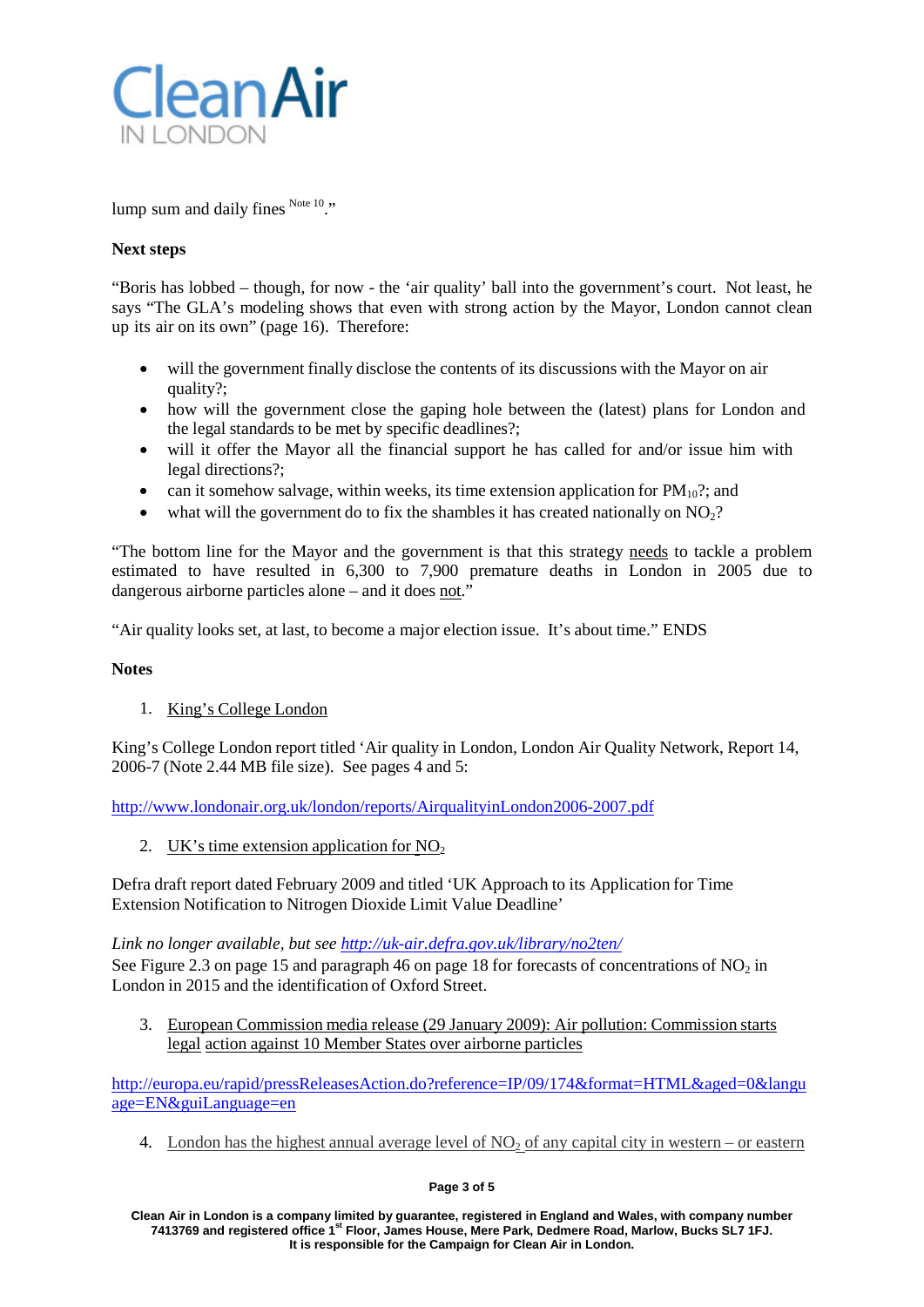

# – Europe (and any European city with a population over two million)

Please see:

<http://www.urbanaudit.org/rank.aspx>

- a) For Domain select 'Environment'
- b) For Indicator select 'Annual average concentration of NO<sub>2</sub>'
- c) For Choose group select 'Capital cities'
- d) For Order select 'Decreasing'
- e) For Year select '2004'

then hit 'Go'. Repeat with c) selecting 'Population: over 2,000,000'

5. CCAL letter dated 20 September 2009: 'Mayor Johnson urged to apply Precautionary Principle for Air quality Strategy assuming 6,300 to 7,900 premature deaths in London in 2005 due to dangerous airborne particles'

[http://cleanairinlondon.org/health/government-releases-previously-unpublished-spreadsheets-for-](http://cleanairinlondon.org/health/government-releases-previously-unpublished-spreadsheets-for-calculating-premature-deaths-due-to-air-pollution-in-london-after-formal-information-request/) [calculating-premature-deaths-due-to-air-pollution-in-london-after-formal-information-request/](http://cleanairinlondon.org/health/government-releases-previously-unpublished-spreadsheets-for-calculating-premature-deaths-due-to-air-pollution-in-london-after-formal-information-request/)

6. The benefits of the western extension of the congestion charging zone (WEZ)

Reductions in pollutants:

<http://london.gov.uk/mqt/public/question.do?id=24543>

Traffic increases if removed:

<http://www.london.gov.uk/mqt/public/question.do?id=27653>

7. Health impacts of Phase 3 of the Low Emission Zone

Transport for London report titled 'Proposed London Low Emission Zone, Scheme Description and Supplementary Information'. See Annex A on page 45:

<http://www.tfl.gov.uk/assets/downloads/lez-supplementary-information-november2006.pdf>

8. UK's time extension application for  $PM_{10}$ 

UK Notification to the European Commission to secure additional time to meet the limit values for particulate matter for certain zones/agglomerationsin accordance with the Council Directive 2008/50/EC on Ambient Air Quality and Cleaner Air for Europe

<http://www.defra.gov.uk/environment/quality/air/air-quality/eu/>

9. Air quality laws seem unlikely to be complied with in London in any year up to or including 2012 (or thereafter)

**Clean Air in London is a company limited by guarantee, registered in England and Wales, with company number 7413769 and registered office 1st Floor, James House, Mere Park, Dedmere Road, Marlow, Bucks SL7 1FJ. It is responsible for the Campaign for Clean Air in London.**